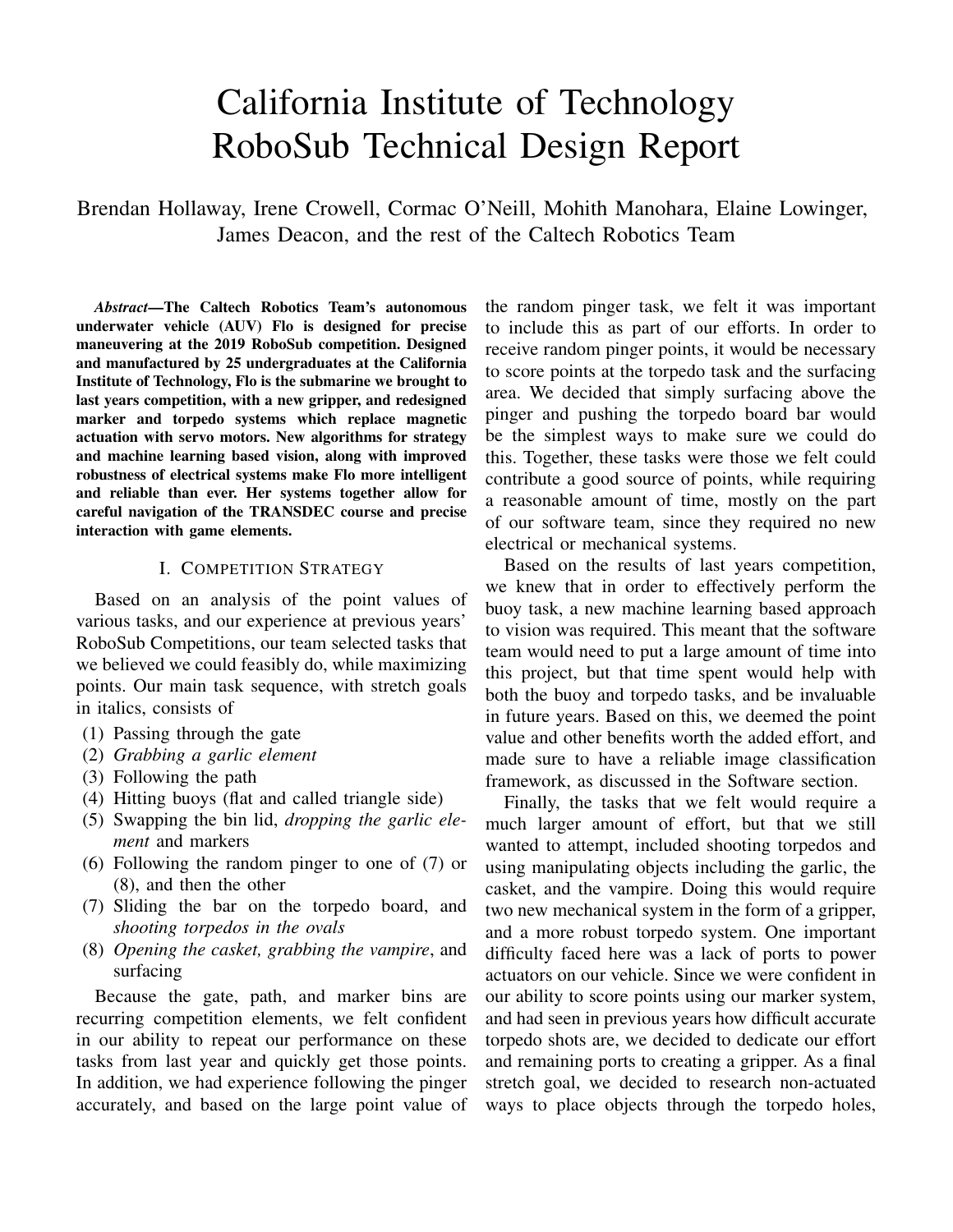with a lower priority placed on this task, in order to better dedicate team time to getting a working gripper.

Another resource management decision the team made related to dedicating efforts towards creating a new vehicle (Deb), versus maintaining and improving our current vehicle (Flo). Having an existing, working, vehicle proved immensely helpful for the software team at the beginning of the year, allowing them to test new algorithms in the pool without waiting for any manufacturing, while the mechanical and electrical teams could dedicate their time to the new vehicle. However, close to competition, it became clear that the issues that continued to arise with Flo's aging systems, which required fixing for software testing to continue, were taking too much time away from the construction of Deb. The decision to halt work on Deb was a tough one, but it meant that the team could feel confident they would have a working robot at competition, and avoid the need for a large software time sink in transferring working code to a new platform. This decision helped us maximize our in-water test time, allowed us to develop new components like the gripper and torpedos, and provided increased systems reliability.

#### II. VEHICLE DESIGN (NOVEL ASPECTS)

#### *A. Mechanical*

While designing the gripper for our vehicle, we emphasized simplicity above all else. In order to effectively pick up the cylindrical handles on the garlic and the crucifix, a two-pronged claw was developed that could be opened and closed by a single waterproof servo. The use of a waterproof servo removes the need for a heavy pressure vessel to protect it from the outside environment, reducing the amount of torque which is needed to actuate the gripper. In an ideal world, a simple gripper might only need to consist of the end effector itself, but Flo's crowded underside and the requirement not to obstruct our cameras mandated that we introduce an additional degree of freedom into our design. This allows for the gripper to be moved in and out of the cameras' frame, thereby removing the obstruction to Flos vision during regular operation, while also allowing vision to be used to verify an effective grab during gripper tasks. Finally, the introduction of this degree of freedom has the added benefit of allowing the gripper to extend below the vehicle's "feet" during operation, while stowing itself safely in front of the vehicle at other times.

Fig. 1. CAD of 2018-19 gripper design.



Last year, it was determined that the use of solenoids and permanent magnets to actuate our markers and torpedoes led to localization and navigation issues for the vehicle. We hypothesize that the varying magnetic fields from the movement of the magnetic components affected the calibration of our magnetometer. In order to mitigate this problem, the torpedo and marker launchers were redesigned to be triggered by waterproof servos. Unfortunately, the limited number of through-holes built into Flos pressure hull restricted us to 3 servos, with 2 being set aside for the gripper. As such, we leveraged our earlier work with golf balls as markers to design a servo-actuated marker dropper that can fire both markers at once with a single servo. This allows us to use our servos in the most efficient way possible while also reducing the magnetic interference affecting our vehicles navigation capabilities. This lack of servos also lead to a redesign of our torpedoes. Instead of our previous active magnet system, the new torpedo design uses permanent magnets further from the Flo to hold the torpedoes in place until hitting the torpedo board to dislodge and drop them.

### *B. Electrical*

The design of the electrical system aims to allow the computer to communicate with the various sensors and motors on the sub while also isolating potential problems in the sub. The electronics are soldered on PCBs, which have various functions ranging from supplying power to the other boards to interfacing with the sensors and servos.

The sensors and servos communicate to the computer through an intermediary core board. The computer sends a UART signal to the core board, which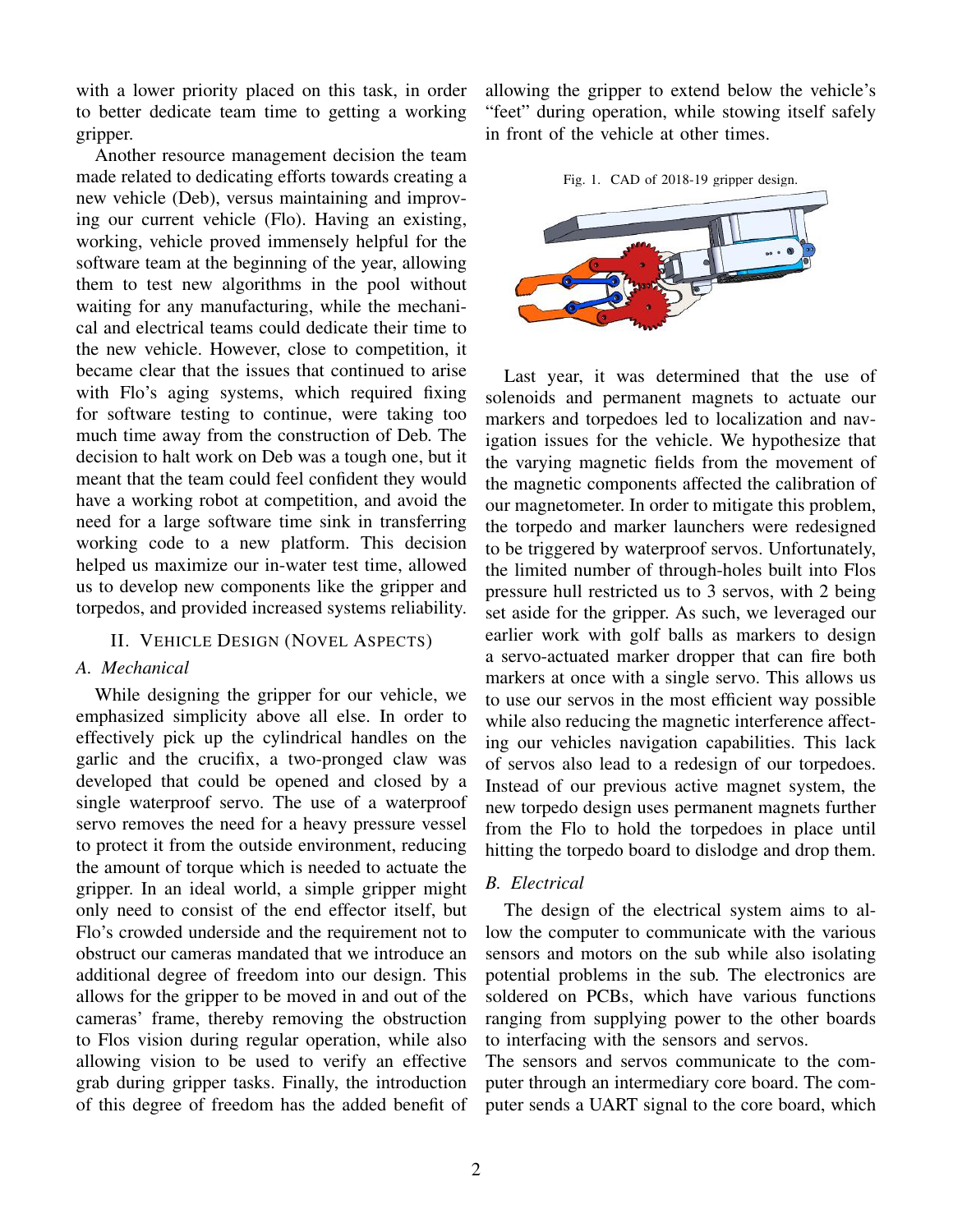Fig. 2. CAD of Flo in 2019.



then processes the request and relays it to the appropriate board to handle. These intermediate boards include a sensor board to send depth information and handle shutdown requests, and a servo board to send signals to the gripper and marker actuators. The signals are transmitted using an RS485 bus. Because each board communicates separately with the core board, a problem on one of the boards does not affect any of the other boards, making debugging easier. Each of these boards has an STM32F4 microcontroller that is programmed for that board's specified function.

The sub is powered by two 26 volt LIPO batteries. There are two boards that take the battery input and supply power to the rest of the sub. One of them powers the computer and board microcontrollers, and the other powers the thrusters and servos. We decided to isolate the computer and motor supplies to prevent surges from one supply affecting the performance of the other supply. The motor power board supplies 26 volts directly from the LIPO battery to the thrusters. It also uses a switching buck regulator to convert the 26 volts to 5 volts, in order to power all of the servos on the exterior of the sub. Meanwhile, the computer power board supplies 12 V to the computer and 5 V to each of the boards. Because the STM32F4 microcontroller is powered by 3.3 V, every board has a voltage regulator that converts the 5 V provided by the power board to 3.3 V.

#### *C. Software*

*1) State Estimation:* Using our DVL velocity measurements and AHRS orientation data as inputs, we craft an 12-dimensional extended Kalmann Filter

(EKF) to estimate our sub's pose in the water. This EKF leverages the sub's dynamics to predict the sub's motion through the water, even between important sensor updates such as the DVL, which only fires once per second. An EKF is well suited to this task, as the sub is moving slowly enough that many effects are approximately linear (thus fitting the EKF's conditions) for the timesteps we are working under.

*2) Control:* Rather than use standard PID control to guide our robot through the water, we implemented a Linear Quadratic Regulator (LQR) with the use of Drake's LQR solver [1]. An LQR is a provably-optimal control scheme for multidimensional linear systems. It achieves this optimality by leveraging a model of the sub to take full advantage of the system dynamics.

Our 18-dimensional LQR controls the six translational and angular errors, the six integrals of those errors, and the six rates of change of those errors. Since the vehicles dynamics are non-linear, we must locally linearize them around the target state, discretizing our system, before solving for the optimal LQR gain  $K$ . Then, we analyze our computed controls with an eye towards gracefully addressing thruster saturation. To do so, we impose the following the prioritization scheme: The output of the LQR controller is decomposed into four components: (1) forces required to keep the sub static, (2) other vertical forces, (3) all other torques, and (4) all other forces. Given this breakdown, the software sums up, in this order, as much as possible of each component that can be added while staying below the thrusters' thrust caps.

Experimentally, this controller was far superior to even our best-tuned PID control systems. In addition, tuning the cost matrices for the state errors and the controls, Q and R, is borderline trivial; it took only twenty minutes to tune our LQR controller compared to PID controllers, which took many months on previous vehicles.

*3) Visual Object Detection:* Our object classification algorithms rely on leveraging a mixture of classical higher order features such as colours, contours, and edges, along with point features such as SIFT descriptors, machine learning approaches such as the Convolutional Neural Net (CNN) You Only Look Once (YOLO) [2], and a novel Gauss-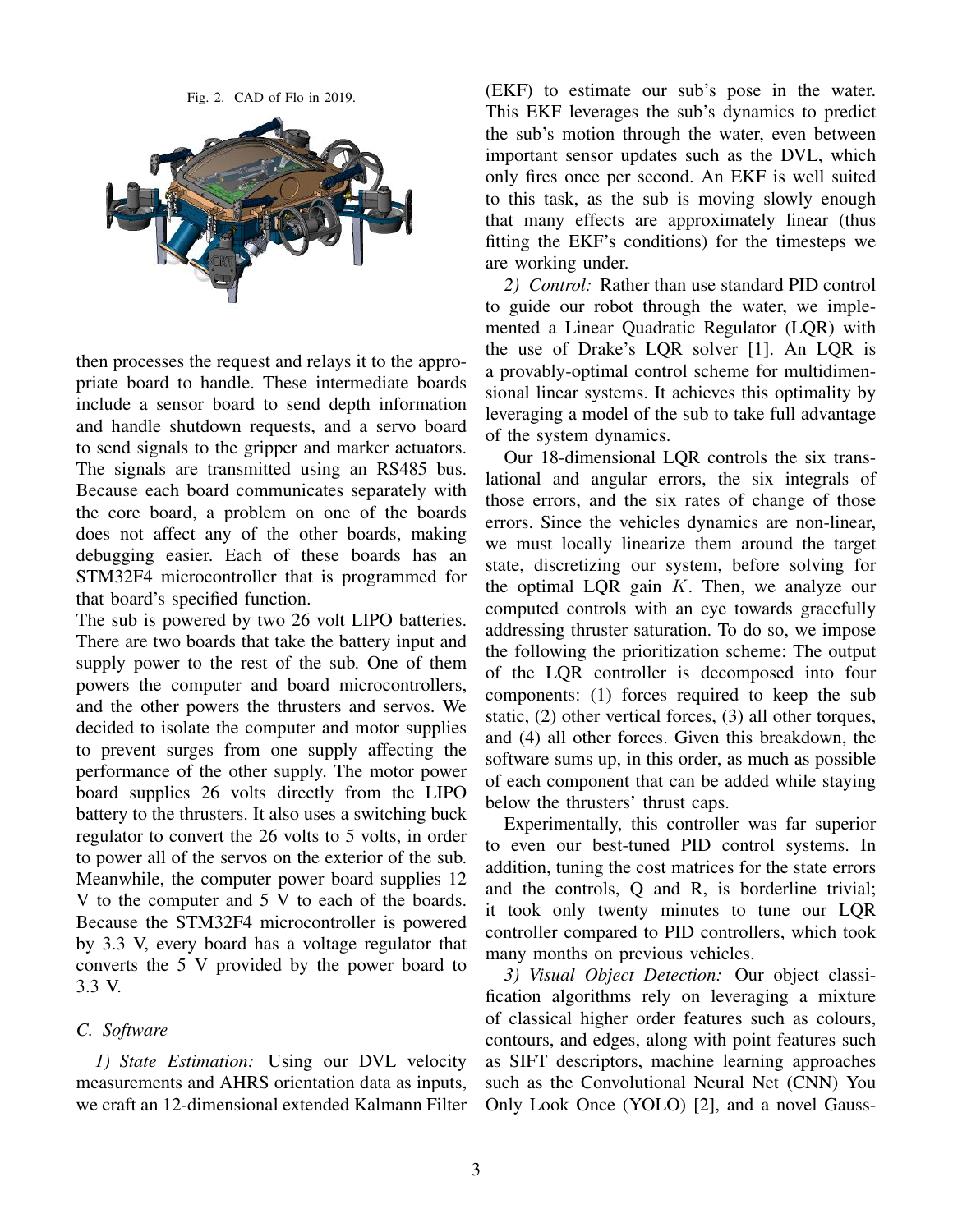

Fig. 3. 6-DoF controller diagram. The dynamics are linearized about the target state to compute the LQR gain, which is applied to the error term to compute the control output.

Newton minimization algorithm used to localize and verify the structure of rectangular detections.

While we are approaching tasks from a great distance, or tasks that have very complex features, such as the vampire buoys, we have found the YOLO CNN to be the most effective. However, it is unable to extract orientation information from the target, and it is also very slow ( 1 FPS on the Intel Nuc), meaning that other approaches are necessary for fine-grained approaches closer to the target. Once we are close to the target, colors and other high-level features such as circular and rectangular shapes become more clear, allowing us to use different static or adaptive thresholding techniques to identy them. Once identified, if we are able to see any rectangular shapes, such as the outline of the Drop Garlic bins, we can find the 3D orientation of the object. This is done using multipoint Gauss-Newton minmization to find how skewed and rotated the object is, thus allowing us to figure out where a normal vector facing out of the object would lie. With this information, we are able to align to the target more cleanly, and complete up-close tasks. We can also use this reprojection to identify and reject outliers; for example, if we find a detection that claims that the bins are facing sideways, we know (or at least certainly hope!) that this is a misdetection and should be ignored.

#### III. EXPERIMENTAL RESULTS

In-water testing of our vehicle takes place in Caltech's Braun Pool. Reserving two lanes of the



Fig. 4. Example of detector using Gauss-Newton minimization to extract the orientation of the marker bin and the marker bin cover. The dots represent the center of each validated contour, and the brighter rectangles represent the detected rectangular region. The darker rectangles are the projection of the estimated pose; they are what is "behind" the detected rectangle. Here, the red rectangle is the black inside of the bin, the yellow rectangle is the yellow rectangular portions of the cover, and the orange is the bin handle. The white regions are potential areas of interest.

25 yard long outdoor facility, we are able to test Flo's systems and perform code changes on the fly through an ethernet tether connected to pool-side equipment. Sharing the pool with other users does limit our ability to string multiple tasks together in a single test, but the opportunity to debug the vehicle in the water has proven invaluable during our design process. In particular, experience during testing helped us make design decisions that allow for for safer vehicle operation, and faster identification of failures before they can become catastrophic.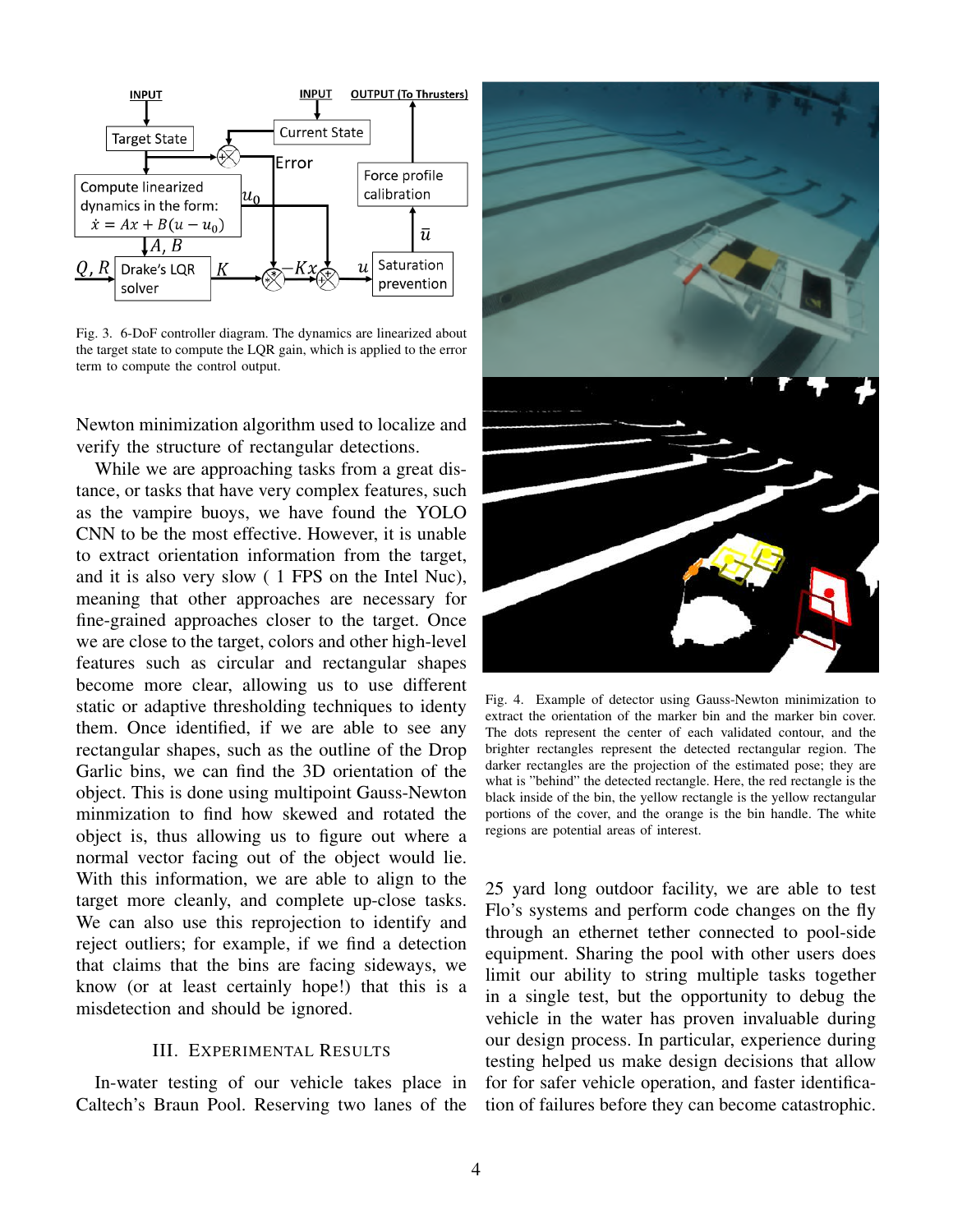A primary example of this is our use of positive pressure inside the AUV. Even though the changes in relative pressure between the inside of the hull and the surrounding environments put more wear on the O-ring seals versus if we were to negatively pressurise the vehicle, the positive pressure allows us to monitor Flo for any bubbles that would warn us of an ongoing leak.

Even more valuable than the hardware lessons learned during in water testing are the software lessons. Due to limited access to pool time, our software team saves logs from each run in the pool, including all visual footage. Because objects look so different underwater, it is important to write vision algorithms designed around accurate photos, and train our machine learning models on the same. Capturing footage in advance and debugging later saves invaluable amounts of in water time. The four hours we spend on average each week at the pool can then be used to debug the strategy and motion of the submarine.

#### ACKNOWLEDGMENT

The Caltech Robotics team would like to thank all of our sponsors for their support

#### Ocean Level Sponsors:

Caltech Glendale Community College Northrup Grumman Video Ray Rhonda MacDonald

#### Sea Level Sponsors: Dropbox

Danco Team Grandma

#### **REFERENCES**

- [1] R. Tedrake and the Drake Development Team, "Drake: Modelbased design and verification for robotics," 2019. [Online]. Available: https://drake.mit.edu
- [2] J. Redmon, S. K. Divvala, R. B. Girshick, and A. Farhadi, "You only look once: Unified, real-time object detection," *CoRR*, vol. abs/1506.02640, 2015. [Online]. Available: http://arxiv.org/abs/1506.02640
- [3] M. Quigley, B. Gerkey, K. Conley, J. Faust, T. Foote, J. Leibs, E. Berger, R. Wheeler, and A. Ng, "Ros: an open-source robot operating system," in *Proc. of the IEEE Intl. Conf. on Robotics and Automation (ICRA) Workshop on Open Source Robotics*, Kobe, Japan, May 2009.
- [4] G. Bradski, "The OpenCV Library," *Dr. Dobb's Journal of Software Tools*, 2000.
- [5] G. Guennebaud, B. Jacob *et al.*, "Eigen v3," http://eigen.tuxfamily.org, 2010.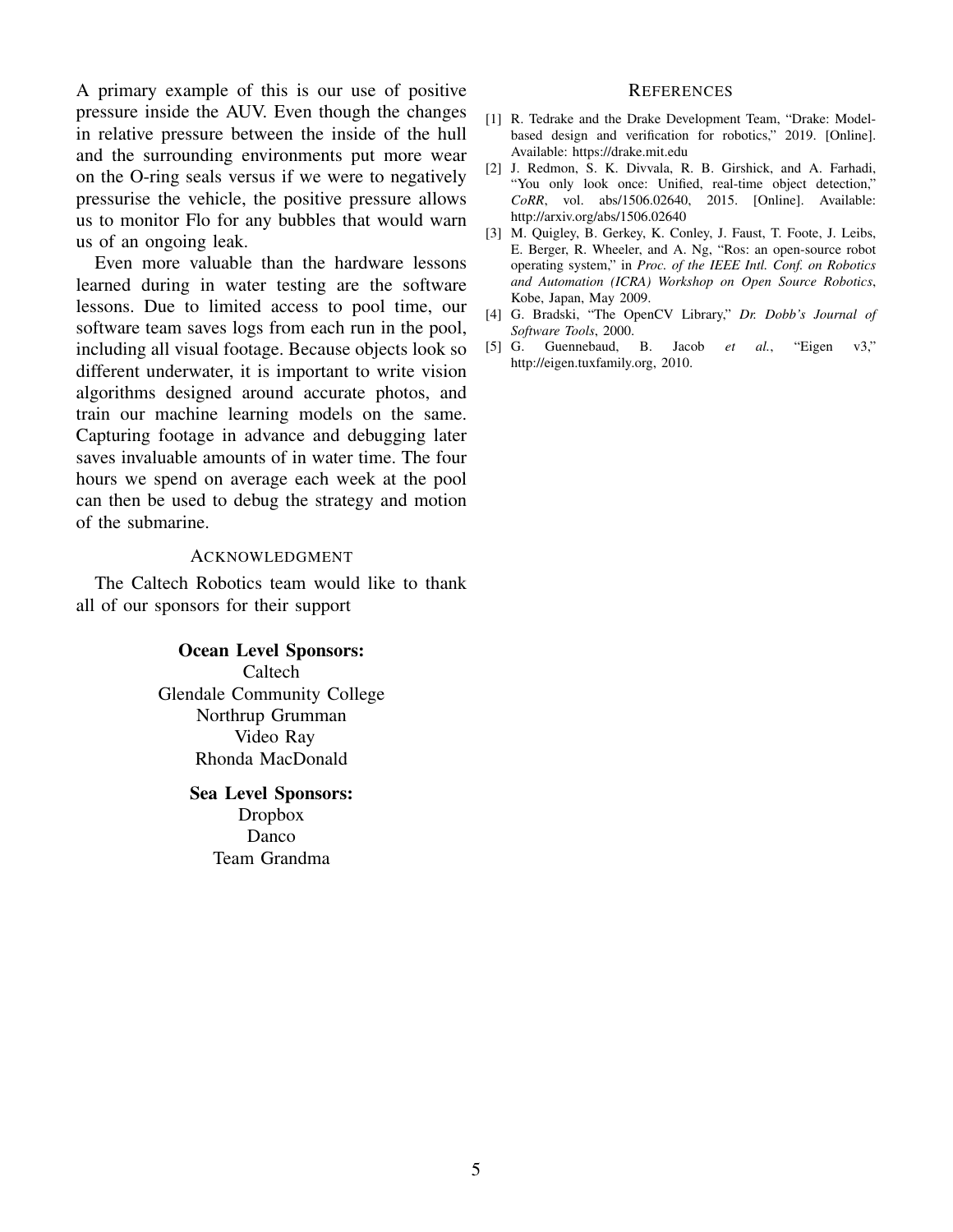## APPENDIX A: EXPECTATIONS

#### TABLE I EXPECTED SCORES AT COMPETITION

| <b>Subjective Measures</b>                            |                                   |                        |                      |  |  |  |  |
|-------------------------------------------------------|-----------------------------------|------------------------|----------------------|--|--|--|--|
|                                                       | <b>Maximum Points</b>             | <b>Expected Points</b> | <b>Points Scored</b> |  |  |  |  |
| Utility of team website                               | $\overline{50}$                   | $\overline{35}$        |                      |  |  |  |  |
| Technical Merit (from journal paper)                  | 150                               | 130                    |                      |  |  |  |  |
| Written Style (from journal paper)                    | $\overline{50}$                   | $\overline{45}$        |                      |  |  |  |  |
| Capability for Autonomous Behavior (static judging)   | 100                               | $\overline{90}$        |                      |  |  |  |  |
| Creativity in System Design (static judging)          | 100                               | $\overline{80}$        |                      |  |  |  |  |
| Team Uniform (static judging)                         | $\overline{10}$                   | $\overline{10}$        |                      |  |  |  |  |
| Team Video                                            | 50                                | 45                     |                      |  |  |  |  |
| Pre-Qualifying Video                                  | 100                               | 100                    |                      |  |  |  |  |
| Discrectionary points (static judging)                | 40                                | 20                     |                      |  |  |  |  |
| <b>Total</b>                                          | 650                               | $\overline{555}$       |                      |  |  |  |  |
|                                                       | <b>Performance Measures</b>       |                        |                      |  |  |  |  |
|                                                       | <b>Maximum Points</b>             | <b>Expected Points</b> | <b>Points Scored</b> |  |  |  |  |
| Weight                                                | See Table 1 / Vehicle             | $\overline{10}$        |                      |  |  |  |  |
| Marker/Torpedo over weight or size by $< 10\%$        | $-500/$ marker                    | $\overline{0}$         |                      |  |  |  |  |
| Gate: Pass through                                    | $\overline{100}$                  | 100                    |                      |  |  |  |  |
| Gate: Maintain fixed heading                          | 150                               | $\overline{150}$       |                      |  |  |  |  |
| Gate: Coin Flip                                       | 300                               | $\overline{300}$       |                      |  |  |  |  |
| Gate: Pass through 60% section                        | $\overline{200}$                  | $\overline{0}$         |                      |  |  |  |  |
| Gate: Pass through 40% section                        | 400                               | 400                    |                      |  |  |  |  |
| Gate: Style                                           | $+100(x8 \text{ max})$            | 400                    |                      |  |  |  |  |
| Collect Pickup: Crucifix, Garlic                      | 400 / object                      | 800                    |                      |  |  |  |  |
| Follow the Path (2 total)                             | 100 / segment                     | 400                    |                      |  |  |  |  |
| Slay Vampires: Any, Called                            | 300, 600                          | 600                    |                      |  |  |  |  |
| Drop Garlic: Open, Closed                             | 700, 1000/ marker                 | 4000                   |                      |  |  |  |  |
| Drop Garlic: Move Arm                                 | $\overline{400}$                  | 400                    |                      |  |  |  |  |
| Stake Through Heart: Open Cover, Cover Ovel, Sm Heart | 800, 1000, 1200 / torpedo (max 2) | $\overline{0}$         |                      |  |  |  |  |
| Stake Through Heart: Move lever                       | 400                               | 400                    |                      |  |  |  |  |
| Stake through Heart: Bonus - Cover Oval, Sm Heart     | 500                               | $\Omega$               |                      |  |  |  |  |
| Expose to Sunlight: Surface in Area                   | 1000<br>1000                      |                        |                      |  |  |  |  |
| Expose to Sunlight: Surface with object               | 400 / object                      | 400                    |                      |  |  |  |  |
| Expose to Sunlight: Open coffin                       | 400                               | 400                    |                      |  |  |  |  |
| Expose to Sunlight: Drop Pickup (crucifix)            | 200 / crucifix                    | $\overline{200}$       |                      |  |  |  |  |
| Random Pinger first task                              | $\overline{500}$                  | $\overline{500}$       |                      |  |  |  |  |
| Random Pinger second task                             | 1500                              | 1500                   |                      |  |  |  |  |
| <b>Inter-vehicle Communication</b>                    | 1000                              | $\overline{0}$         |                      |  |  |  |  |
| Finish the mission with T minutes                     | Tx100                             | 500                    |                      |  |  |  |  |
| <b>Total</b>                                          | $\overline{a}$                    | 12,460                 |                      |  |  |  |  |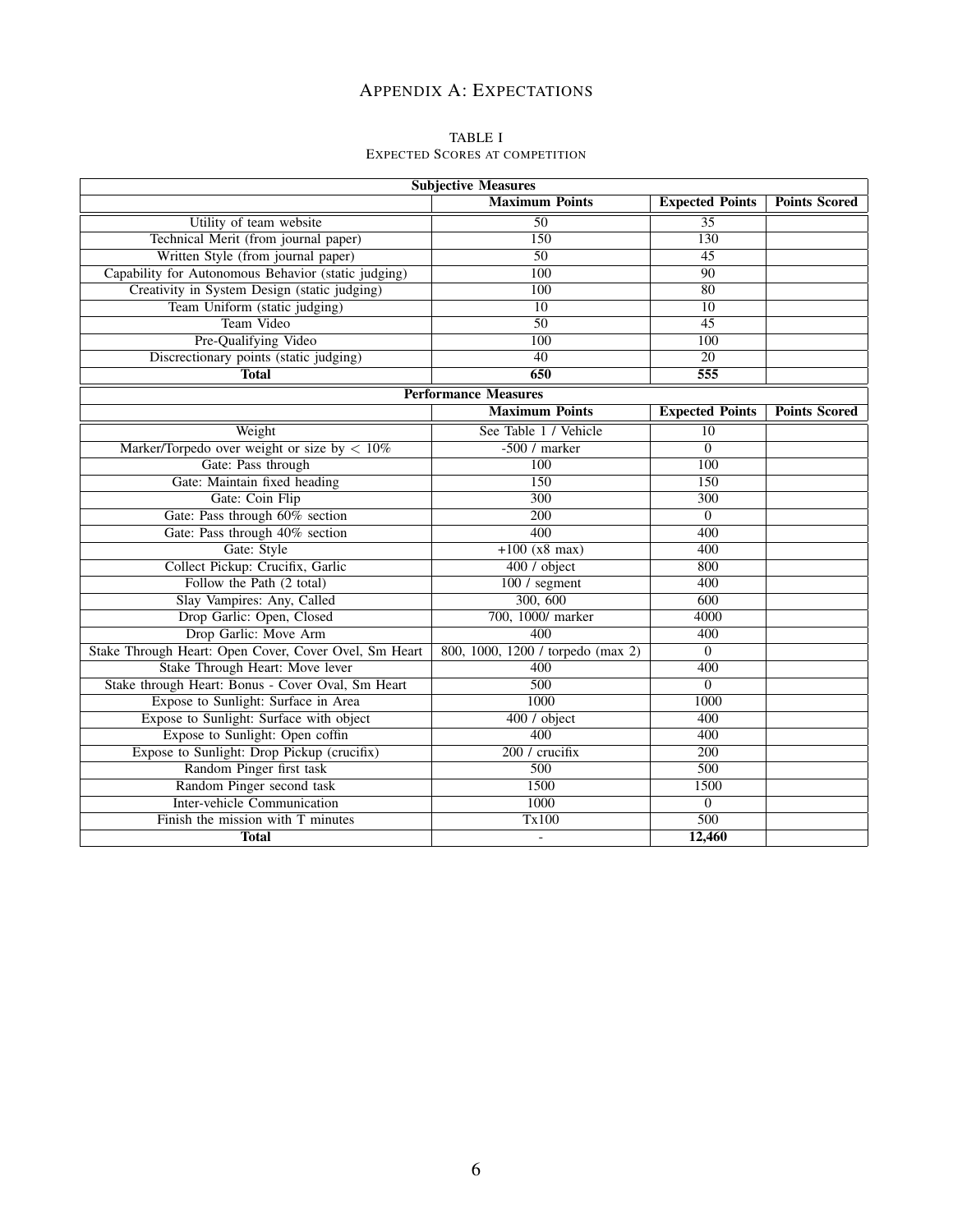| <b>APPENDIX B: COMPONENT SPECIFICATIONS</b> |  |
|---------------------------------------------|--|
|---------------------------------------------|--|

| Component                            | <b>Vendor</b>                                                                            | Model/Type           | <b>Specs</b>                | Cost (if new)        |  |
|--------------------------------------|------------------------------------------------------------------------------------------|----------------------|-----------------------------|----------------------|--|
| <b>Bouyancy Control</b>              | n/a                                                                                      | n/a                  | n/a                         | n/a                  |  |
| Waterproof Housing                   | <b>Glendale Community</b><br>College, DANCO                                              | <b>Custom Hull</b>   | 6061-T6                     | Re-used              |  |
| <b>Waterproof Connectors</b>         | MacArtney                                                                                | SubConn MCLPBH3F     | 3 pin                       | Re-used              |  |
| <b>Thrusters</b>                     | VideoRay                                                                                 | $\overline{M5}$      |                             | Donated              |  |
| Motor Control                        | Built into the thrusters                                                                 |                      |                             |                      |  |
| <b>High Level Control</b>            | LQR controller, uses (in part) Drake's LQR solver [1]                                    |                      |                             |                      |  |
| Actuator 1                           | <b>HiTec</b>                                                                             | <b>HS-5086WP</b>     | IP67 $50oz-in$              | 52.89                |  |
| Actuator 2                           | Savox                                                                                    | <b>SW0250MG</b>      | $69.40z$ -in                | 30.99                |  |
| Propellors                           | Videoray                                                                                 | $\overline{M5}$      | Max. Thrust (nominal): 10kg | Donated              |  |
| <b>Battery</b>                       | Turnigy                                                                                  | LI-PO                | 129.5 Wh, 5000 mAh, 25.9 V  | Re-used              |  |
| Convertor                            | Custom, built into the boards                                                            |                      |                             |                      |  |
| Regulator                            | Custom, built into the boards                                                            |                      |                             |                      |  |
| $\overline{\text{CPU}}$              | Intel                                                                                    | NUC                  | 8 core processor            | Reused               |  |
| <b>Internal Comm Network</b>         | $\overline{\phantom{0}}$                                                                 | <b>UART</b>          |                             |                      |  |
| <b>External Comm Network</b>         |                                                                                          | Ethernet             | $\overline{a}$              | roughly \$150        |  |
| Programming Language 1               | $\overline{a}$                                                                           | $C++$                | $\overline{a}$              |                      |  |
| Programming Language 2               |                                                                                          | Python               |                             |                      |  |
| Compass                              | <b>VectorNAV</b>                                                                         | VN-100 Rugged        | 800Hz data rate             | Re-used              |  |
| <b>Inertial Measure Unit (IMU)</b>   | <b>VectorNAV</b>                                                                         | VN-100 Rugged        | 800Hz data rate             | Re-used              |  |
| Doppler Velocity Log (DVL)           | Teledyne                                                                                 | Pathfinder           | 12Hz data rate              | \$15,000.00          |  |
| Camera(s)                            | <b>Allied Vision</b>                                                                     | Guppy Pro F-046      | 62fps                       | Re-used              |  |
| Hydrophones                          | Teledyne                                                                                 | <b>RESON TC-4013</b> | 1Hz-170kHz                  | Re-used              |  |
| Manipulator                          | n/a                                                                                      | n/a                  | Custom design, 3D printed   | Free (Free printing) |  |
| Algorithms: vision                   | See Software section on vision. Wide variety of tools.                                   |                      |                             |                      |  |
| Algorithms: acoustics                | Using phase-angle to find the direction of the accoustic pinger                          |                      |                             |                      |  |
| Algorithms: localization and mapping | Waypoint map of course. Localize using pinhole approximation.                            |                      |                             |                      |  |
| Algorithms: autonomy                 | Overall system is a series of unidirectionally linked finite state machines.             |                      |                             |                      |  |
| <b>Open Source Software</b>          | ROS [3], OpenCV [4], YOLO [2], Drake [1], Eigen [5]                                      |                      |                             |                      |  |
| Team Size (number of people)         | $\overline{25}$                                                                          |                      |                             |                      |  |
| HW/SW expertise ratio                | 12 programmers, 10 mechanical engineers, 2 electrical engineers, 2 Business team members |                      |                             |                      |  |
| Testing time: simulation             | 200 hours (vision algorithm simulations)                                                 |                      |                             |                      |  |
| Testing time: in water               | 140 hours                                                                                |                      |                             |                      |  |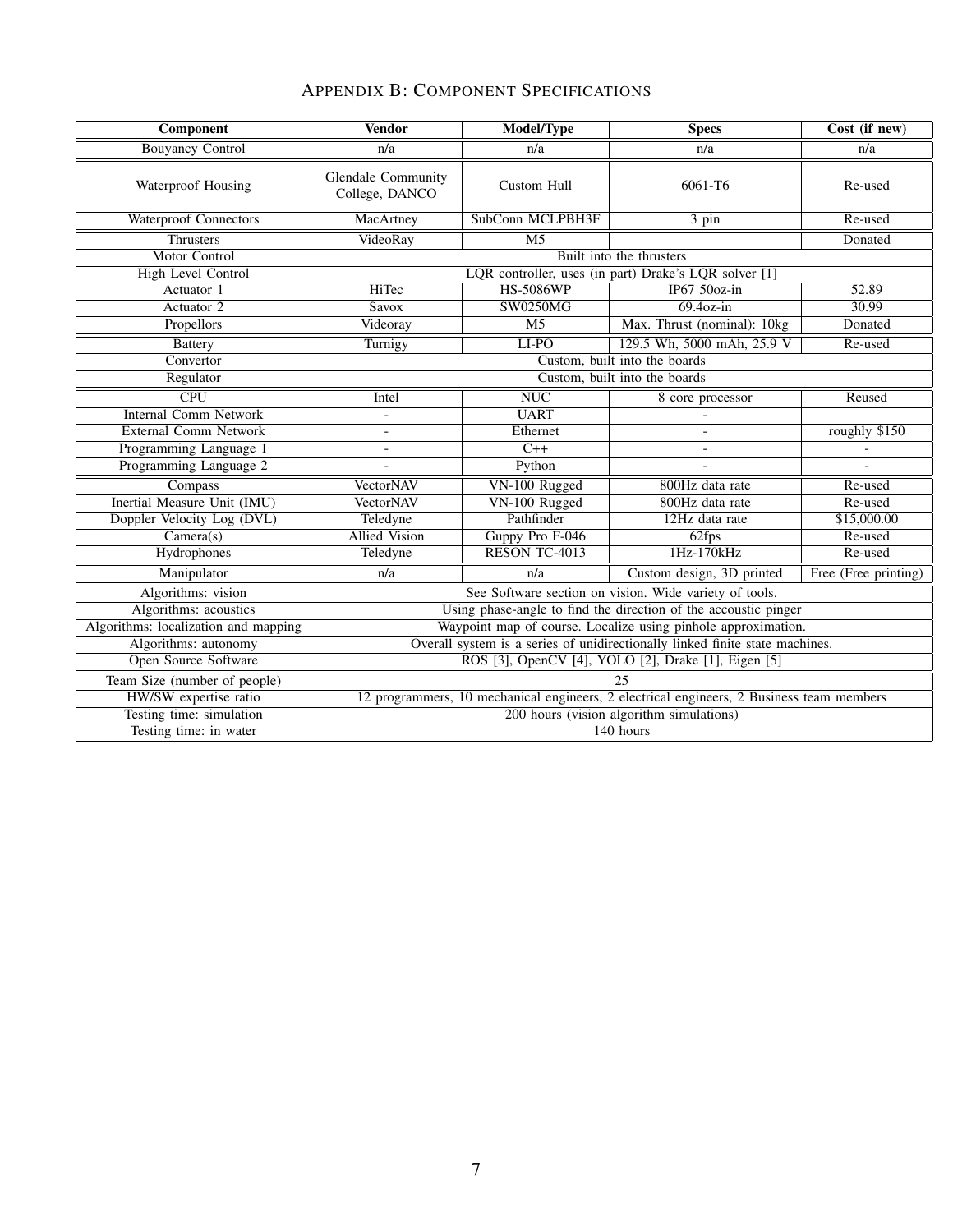#### APPENDIX C: OUTREACH ACTIVITIES

We strive to spread the love for Robotics and STEM within our local area. This year, our two biggest outreach events were collaborations with some local Girl Scout troops, and with students from Escondido Charter High School's FRC team, team 2839 the Daedalus Project. More photos of both events available upon request.

At a local STEM and Robotics expo organized by the Girl Scouts, which was targeted at young girls and Girl Scouts in the area, we hosted a booth that was designed to give very young girls ( 4-8 years old) an introduction to what robotics can be like. We helped them craft cup-bots, which use a miniature motor and a slightly-off-center popsicle stick to "dance" across the table, as the off-center popsicle stick jerks it around. They decorated the cups to their hearts' contents, adding pipe-cleaner arms and googly-eyes (and in one case a very demonic expression). The older girls then were able to help wire up their robot (read: feed a wire up to a metal connector and wrap it around), while we helped the younger girls get theirs set up. Finally, they were able to flip the switch and watch their robots dance! It was truly wonderful seeing how excited many of them were, and I sincerely hope that this shows all of them that they have the option to pursue robotics in the future.



Fig. 5. Helping young girl scouts get their first experience with robotics. As can be seen in the second image, the popsicle stick on top of the cup spins rapidly, allowing the cup robot to "dance" when placed on a table.